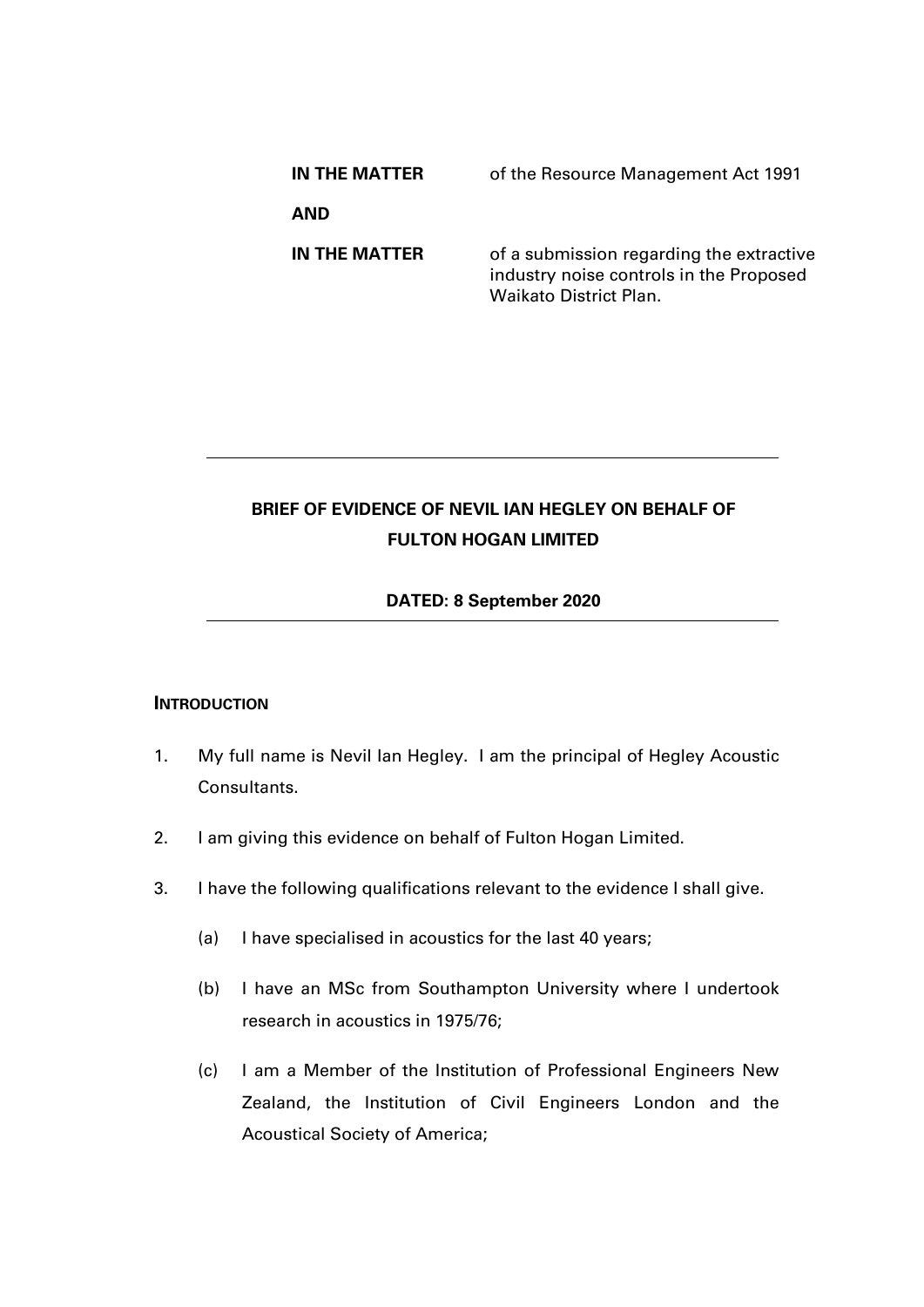- (d) I have been on the majority of the Standards sub-committees dealing with sound issues since 1977 and I was the Chairman of both of the sub-committees that approved the 1984 and 1999 versions of the Construction Noise Standard NZS6803;
- (e) In 2010, I was awarded the Meritorious Award by Standards New Zealand for outstanding commitment to the development of New Zealand Acoustic Standards;
- (f) I have been involved with the measurement and assessment of more than 75 quarries throughout the country; and
- (g) I am familiar with the majority of quarries in the Waikato area and the surrounding environment although I have only addressed one of these quarries in this evidence.
- 4. I have read and agree to comply with the code of conduct for expert witnesses in the Environment Court 2014 Practice Note.

## **BACKGROUND**

5. The Operative Waikato District Plan adopts the following rule for extractive industries:

25.19 Extractive industry noise

25.19.1

Any activity is permitted if extractive industry noise, measured at the notional boundary of any dwelling existing at 25 September 2004, or at any site in the Living Zone, does not exceed:

- (a) 55dBA ( $L_{10}$ ) 7am to 7pm Monday to Friday;
- (b) 55dBA ( $L_{10}$ ) 7am to 6pm Saturday;
- (c) 50dBA ( $L_{10}$ ) 7pm to 10pm Monday to Friday;
- (d)  $50$ dBA (L<sub>10</sub>) 7am to 6pm Sundays and Public Holidays;
- (e) 45dBA ( $L_{10}$ ) and 70dBA ( $L_{max}$ ) at all other times including public holidays.
- 6. The meaning of noise in the Operative District Plan is: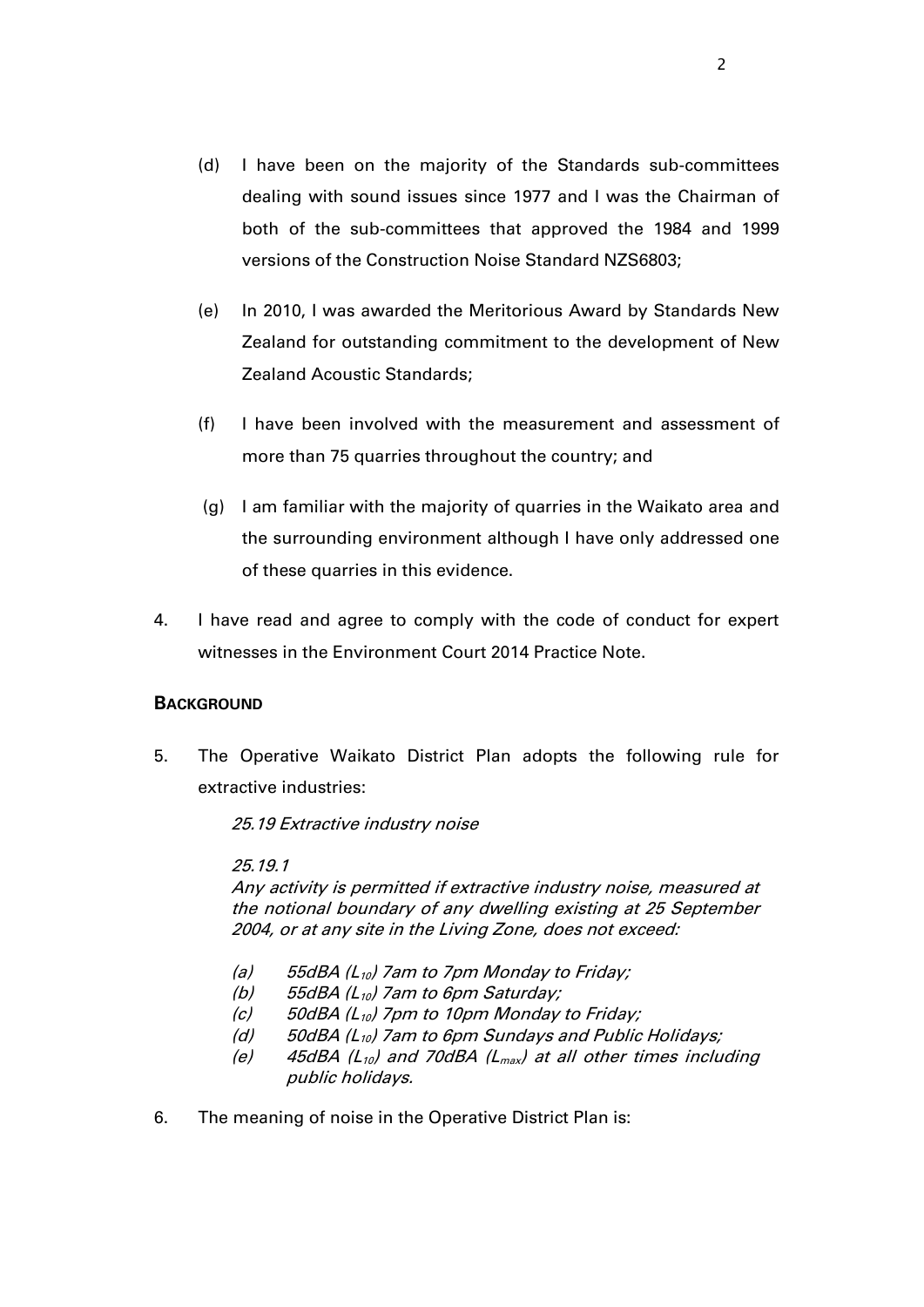Means noise levels as measured in accordance with NZS6801:1999 Acoustics Measurement of Environmental Sound and assessed in accordance with NZS6802:1991 Assessment of Environmental Sound.

- 7. The Proposed District Plan assumes that quarry noise is treated the same as noise from any other Rural Zone activity. This effectively reduces the noise limit for quarries as currently applicable in the Operative District Plan by 5dB.
- 8. It is appreciated the assessment of the noise changes from  $L_{10}$  using NZS6801:1999 to L<sub>Aeq</sub> using NZS6801:2008 so there is the potential argument that there is a  $2 - 3$ dB difference in the two indices with the  $L_{Aeq}$ being less restrictive than  $L_{10}$ .
- 9. However, when adopting LAeq NZS6801:2008 Acoustics Measurement of Environmental Sound states in clause 7.1.2 "to demonstrate compliance, measurements should include or be appropriately adjusted to slightly positive propagation conditions, which are the upper limits of the meteorological window".
- 10. The 1991 and 1999 versions of NZS6801 adopt a neutral environmental window to measure and assess noise. The 1991 version of NZS6801 is adopted in some of the resource consent conditions for quarries in the Waikato area and the 1999 version is adopted in the Operative District Plan.
- 11. If assessing the noise using the earlier Standards (neutral sound propagation) then assessing the noise using the slightly positive propagation conditions required via the 2008 Standard (as adopted in the Proposed District Plan) the 2 – 3dB difference between  $L_{10}$  and  $L_{Aeq}$  at source breaks down as the distance from the noise source increases. Close to the noise source the  $L_{Aeq}$  is typically 2 – 3dB lower than the  $L_{10}$ value. However, due to the effects of positive meteorological conditions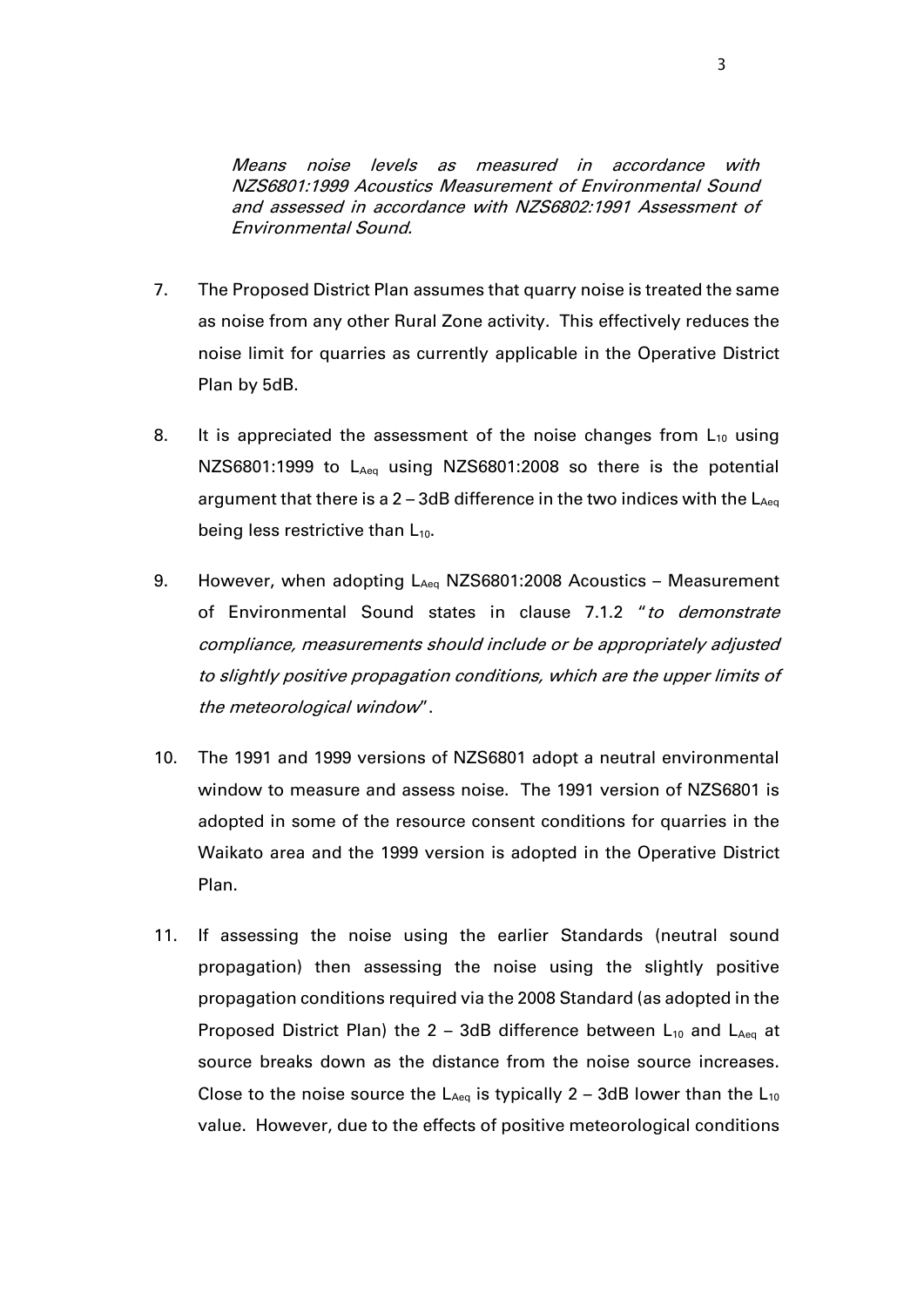as used in the assessment of  $L_{Aeq}$  compared to neutral conditions as used for  $L_{10}$ , this means the difference between  $L_{Aeq}$  and  $L_{10}$  reduces to 2.5dB at 100m, 0.8dB at 200m, zero at 300m and after that  $L_{Aeq}$  becomes more restrictive than L<sub>10</sub>. These values will vary slightly for different sound spectrums but the concept that the  $L_{10}$  control can be interchanged for the L<sub>Aeq</sub> control is reasonable. In fact, for quarries where the distances to the receiver are generally greater than 300 $m$  the  $L_{Aeq}$  is more stringent than the  $L_{10}$  limit.

12. It is therefore considered reasonable to assume that  $L_{10}$  and  $L_{Aeq}$  are interchangeable and reflect the same environmental noise effect despite L<sub>Aeq</sub> being slightly more restrictive at the distances involved for quarries.

#### **SECTION 42A REPORT**

13. In response to the Fulton Hogan submission to retain the noise requirements of the Operative District Plan the Section 42A report states:

"I am cautious that the alternative limits represent a better balance of enablement and effect management than the general noise rules. They will have the result of actually increasing restrictions on peak noise, and will not materially increases the base average. As such the insertion of an additional rule appears to be inefficient and ineffective relative to simply retaining the general noise rule. These submitters are welcome to provide acoustic evidence that demonstrates the need for the proposed alternative limits and that demonstrates these limits to strike a better balance than the general rules."

- 14. It is not clear what is meant by "*I am cautious that the alternative limits* represent a better balance of enablement and effect management than the general noise rules".
- 15. Quarries are unique, they must be located where the resource is located and without doubt quarries are one of the noisier industries. There are limited options to reduce the noise from quarries and once they are established there are limited options to further reduce the noise if they are to comply. These unique design parameters are acknowledged in the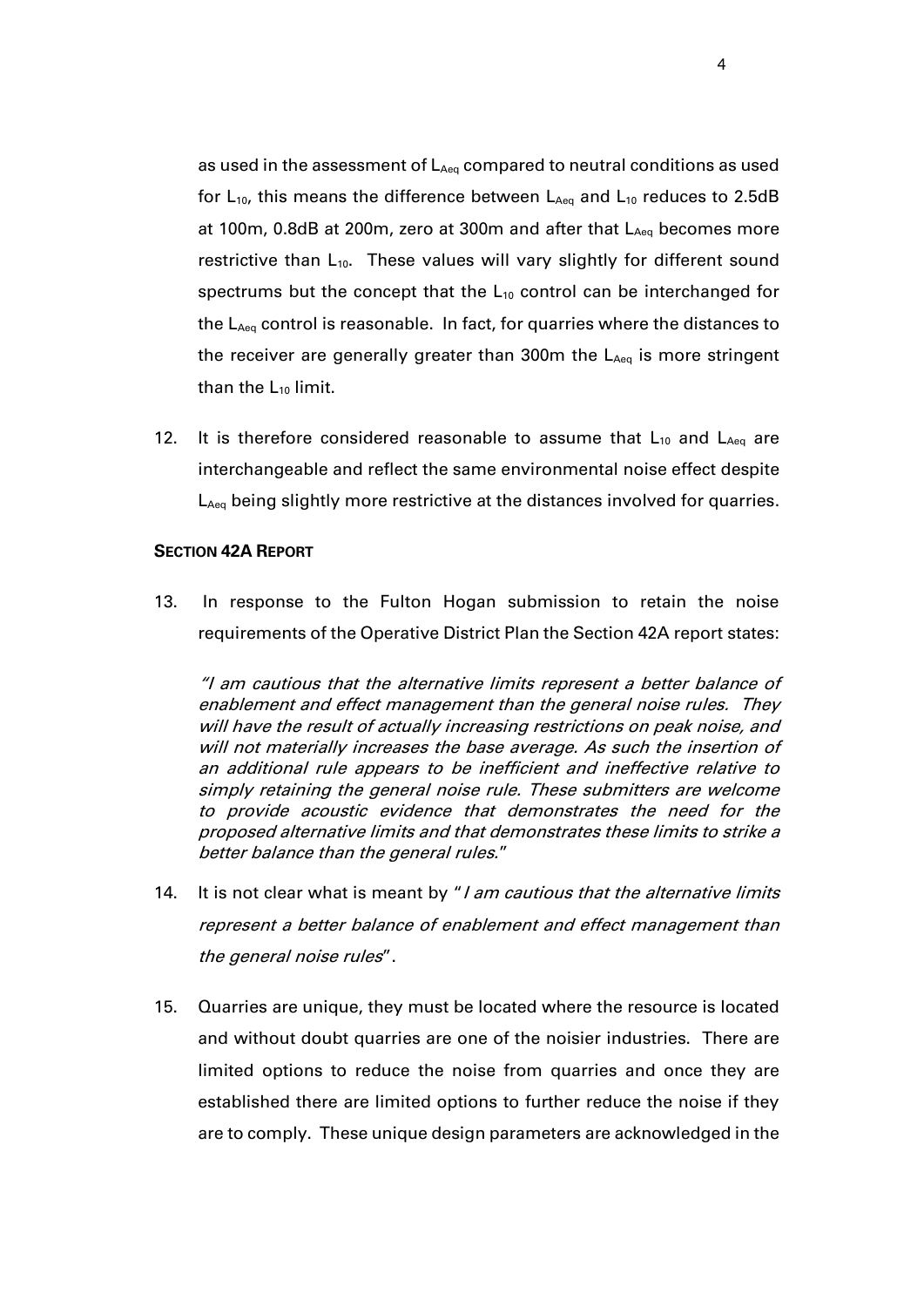Operative District Plan, as they are in many District Plans, with the implementation of appropriate noise limits and the control of future noise sensitive development near the quarries.

- 16. It is suggested in the Section 42A report "They [presumably the  $L_{Aeq}$ ] will have the result of actually increasing restrictions on peak noise and will not materially increase the base average". As set out above, there will not be an increase in the noise received by neighbours. In fact, there will be a reduction in the noise for the neighbours around the quarries due to the distances between the noisy activities and the existing dwellings.
- 17. The Section 42A report states "*the insertion of an additional rule appears* to be inefficient and ineffective relative to simply retaining the general noise rule ".
- 18. I believe that quarries do warrant a specific noise rule where the zone where they are located sets a level lower than quarries have been designed for or if new quarries are to be provided for. As set out above, quarries do not have the luxury to operate anywhere other than at the location of the resource.
- 19. The two basic aspects of the noise controls applicable for quarries are the noise level and the potential for new residential development coming to the area.
- 20. As set out in all of the noise Standards to date (and recommended by the World Health Organization) levels of up to 55/45dB LAeq for the day/night periods will ensure a reasonable noise environment for noise sensitive activities such as dwellings. Subject to the outcome of any submissions, the Waikato Proposed District Plan adopts a level 5dB lower than what is considered a reasonable level for the operation of existing quarries. This being the case it is reasonable to adopt a rule specifically for quarries. This is no different to having different rules for residential, industrial and commercial zones. It simply reflects the varying expectations for the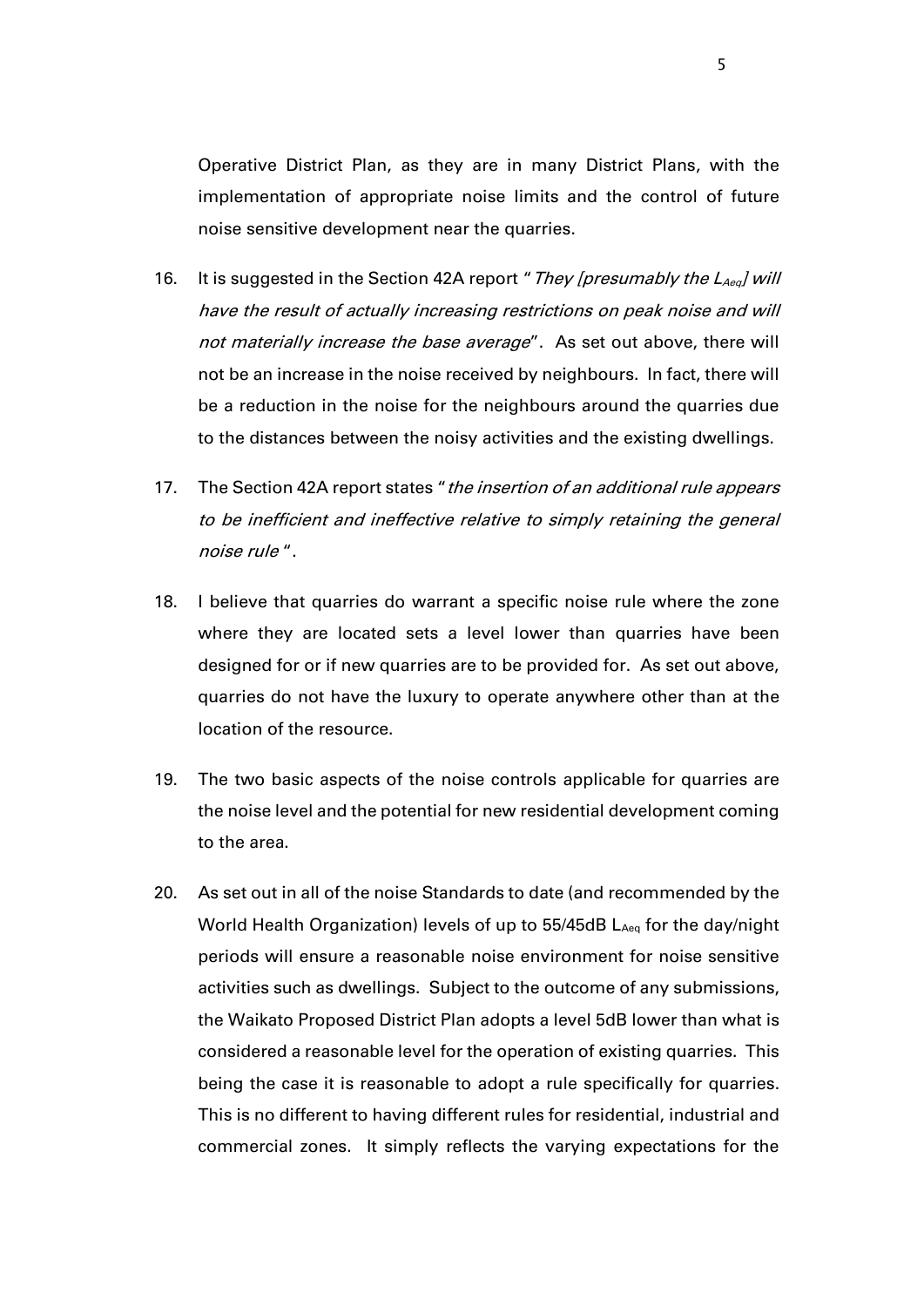given activities and suggests efficiency rather than inefficiencies with noise rules.

- 21. The current quarry noise limits relate to any dwelling existing on 25 September 2004. A specific design criterion such as this is often adopted for quarries and has been adopted by the Environment Court that considers the unique nature of quarries. These controls vary from adopting noise control boundaries to limits relating to dwellings at a specific date. Without any such controls in place quarries run the risk of reverse sensitivity effects from long term development which have the potential for the quarry to be closed, or at the least severe limitations being imposed on the quarry.
- 22. It is noted that some of the quarries in the Waikato are already operating above 50dBA  $L_{10}$  although within the 55dBA  $L_{10}$  design requirements of the Operative District Plan.
- 23. As an example, the typical topography at quarry sites is relatively flat in the processing area with the quarry resource quickly rising behind the processing area and in most cases little surplus flat land available.
- 24. Should the design level be reduced by  $5dB$  to  $50dB$   $L_{Aeq}$  as suggested in the Proposed District Plan the operation of the quarry would be significantly compromised. The significance of a 5dB reduction can be better understood when taking into account a reduction of 3dB is a halving of the noise sources (ie two loaders must be reduced to 1 loader) and a 5dB reduction is just under quarter the reduction of total noise sources (ie 4 loaders must be reduced to 1 loader assuming there are only four loaders generating noise on site).
- 25. To reduce the noise by 5dB  $L_{Aeq}$ , the options available are to use quieter plant on site, relocate the processing plant to increase the distance to the receiver location or provide additional screening of the plant. Reducing the plant numbers is not a practical option.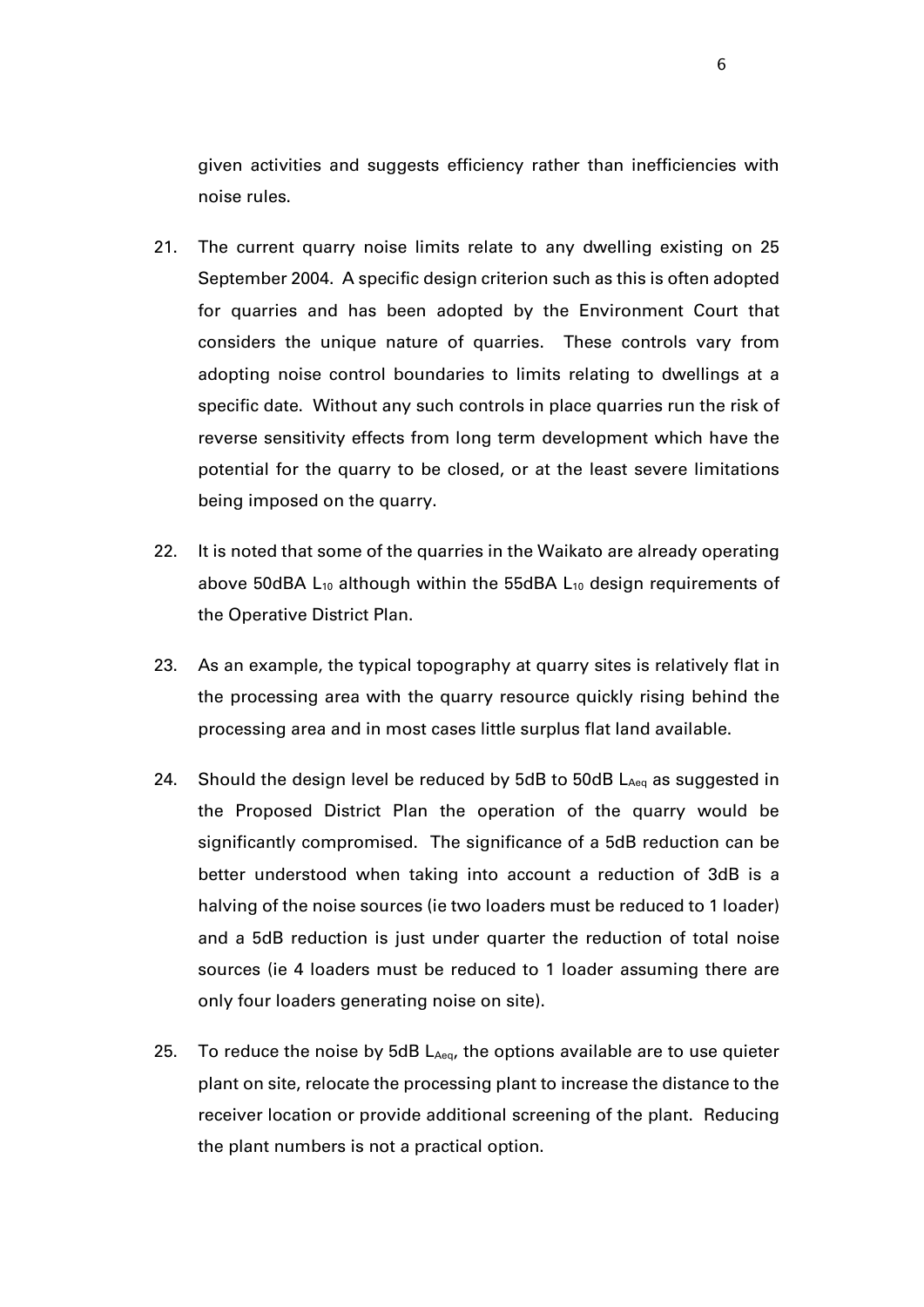- 26. The quietest plant available is already being used on site to achieve compliance research plus field testing in an existing quarry has demonstrated it is not practical to further reduce the noise at source.
- 27. Due to the steep topography that typically extends beyond the processing plant it is impractical to move the processing plant further back into the site. It also takes a doubling of the distance between the noise source to the receiver to reduce the noise by 6dB and I am not aware of a quarry where this would be practical.
- 28. Screening of the processing area beyond using the stockpiles (which is already standard practice at quarry sites) is impractical, as most of the flat land available at quarry sites is normally already in use. Further, it is impractical to screen plant operating on an elevated quarry face and this is one of the controlling noise sources.
- 29. The above should satisfy the Section 42A report suggestion that the submitter "demonstrates the need for the proposed alternative limits".
- 30. It is noted that quarries such as Waingaro in Ngaruawahia have been through the rigorous of resource consent hearings and the 55dBA noise limit was found to be appropriate and reasonable in that decision. There are also a number of other quarries in the Waikato that are exposed to operational difficulties if a more stringent noise limit is adopted.
- 31. It is believed it is both reasonable and appropriate to retain the same basic limits of the existing noise rule for extractive industries with the only change being the  $L_{10}$  should be replaced with  $L_{Aeq}$  and the 2008 Standards should be adopted. These limits reflect the existing conditions and the fact a quarry has limited opportunity to control the noise beyond the original site establishment.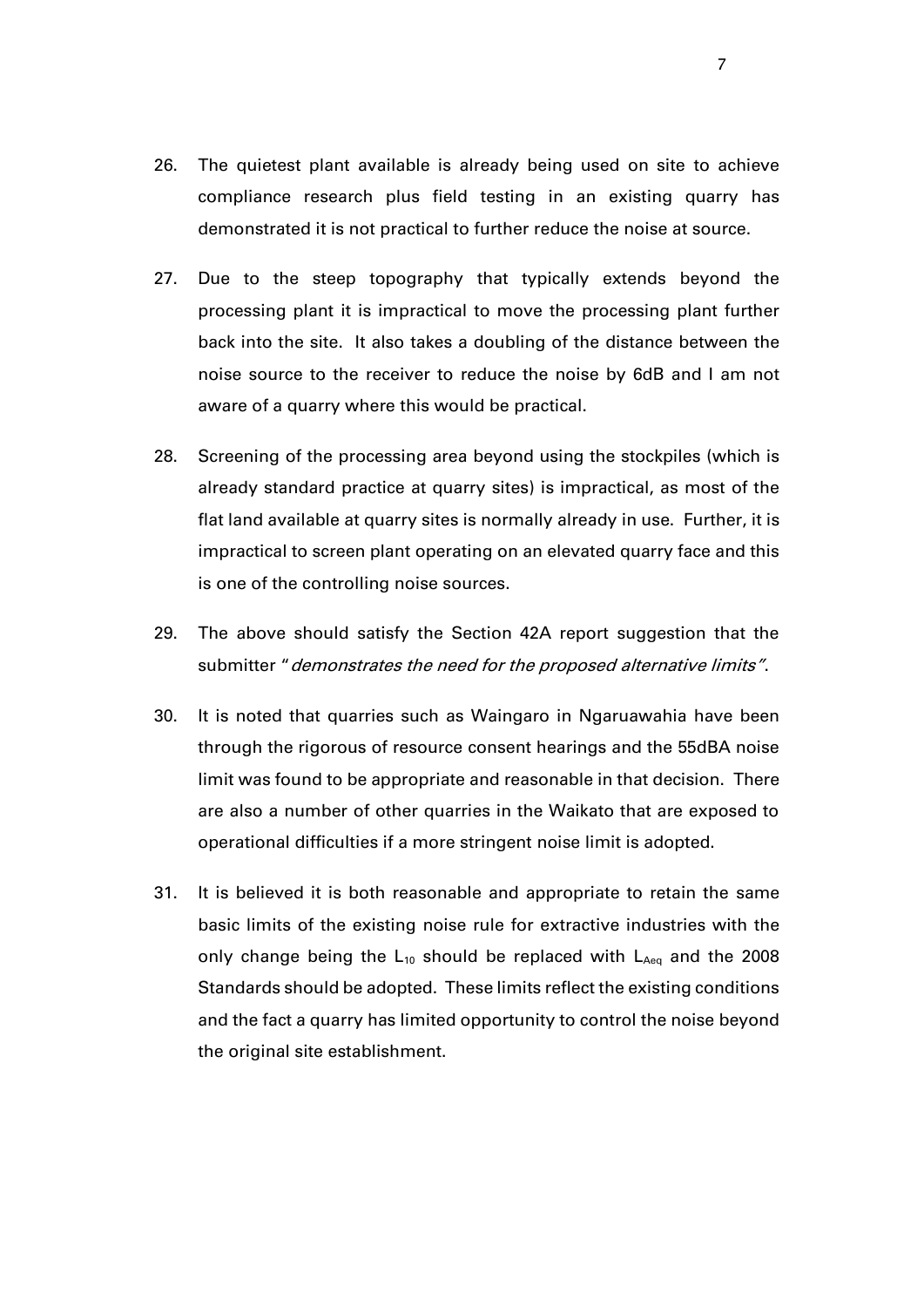#### **RECOMMENDATIONS**

32. It is recommended, that subject to updating the noise rule to reflect the requirements of the 2008 Standards, the same rule that is applicable in the Operative District Plan should be retained in the Proposed District Plan. That is:

#### **Extractive industry noise**

- (a) Any activity is permitted if extractive industry noise, measured at any point within the notional boundary of any dwelling existing at 25 September 2004, or at any site in the Living Zone, does not exceed:
	- (a) 55dB L<sub>Aeq</sub> 7:00am to 7:00pm Monday to Friday;
	- (b)  $55dB L<sub>Aeq</sub>$  7:00am to 6:00pm Saturday;
	- (c)  $50dB$   $L_{Aeq}$   $7:00pm$  to 10:00pm Monday to Friday;
	- (d) 50dB  $L_{Aeq}$  7:00am to 6:00pm Sundays and Public Holidays;<br>(e) 45dB  $L_{Aeq}$  and 70dB ( $L_{AFmax}$ ) at all other times including public
	- and 70dB ( $L_{AFmax}$ ) at all other times including public holidays.
- (b) Noise levels must be measured in accordance with the requirements of New Zealand Standard NZS 6801:2008 "Acoustics - Measurement of Environmental Sound".
- (c) Noise levels must be assessed in accordance with the requirements of New Zealand Standard NZS 6802:2008 "Acoustic - Environmental Noise".

#### **CONCLUSIONS**

- 33. The quarries in the Waikato District are currently operating within the noise limits of the Operative District Plan without any apparent adverse noise effects for the neighbours.
- 34. If the noise level for extractive industries is reduced by 5dB as currently suggested in the Proposed District Plan, it will have a significant adverse effect on the industry.
- 35. It is recommended the existing noise rule for extractive industries should be retained with the only change being to adopt  $L_{Aeq}$  and update the way the noise is measured and assessed in accordance with the requirements